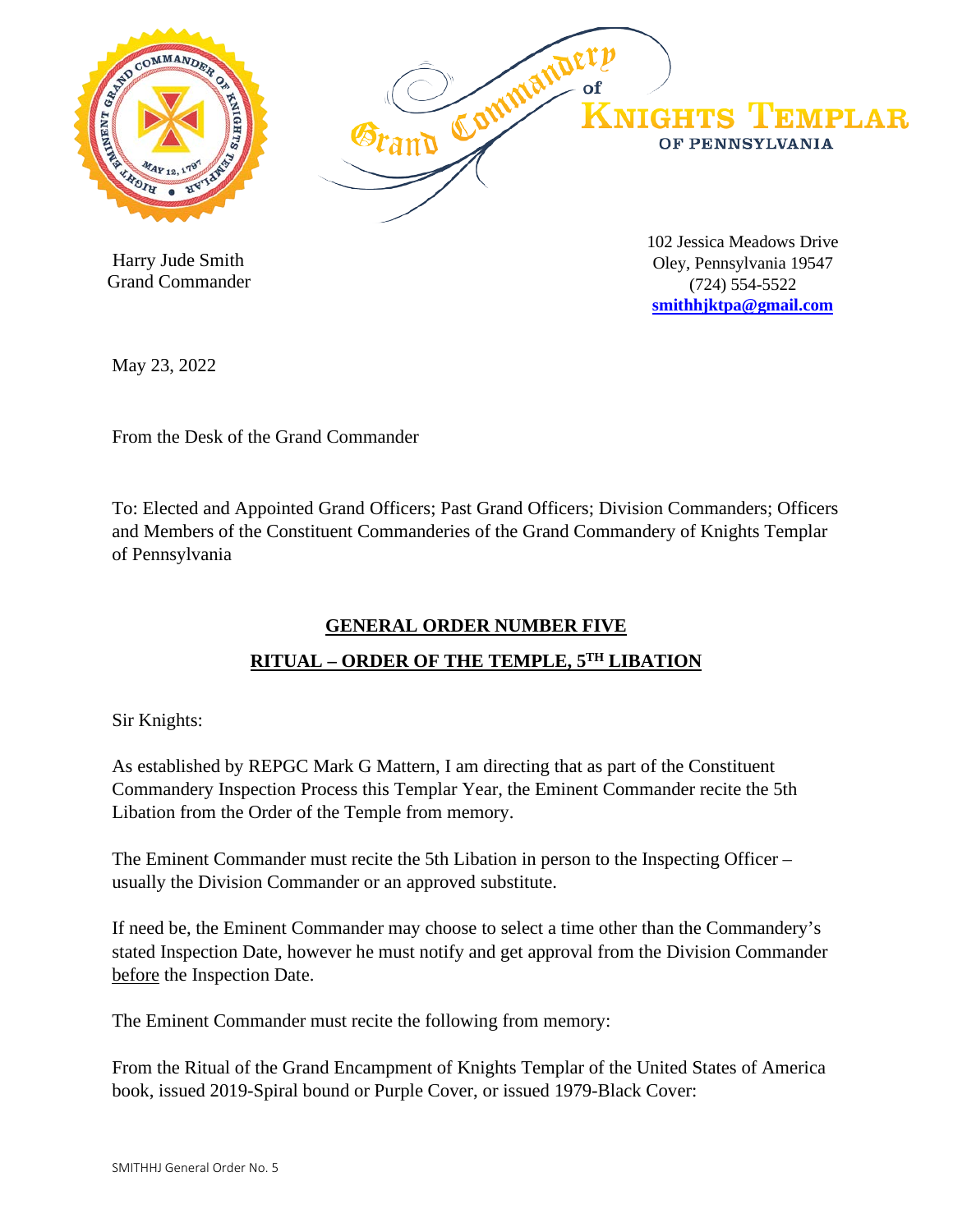The Commanders part starting - at bottom of the page 141 thru the last sentence of the Commanders part ending on the bottom of page 142 which starts with "Let us attend to...".

The Rituals issued in 2019 do not contain cypher. If you choose to use the Ritual issued in 1979, part of the 5th Libation is in cypher and you will have to ask your Division Commander for assistance in getting the non-cypher text.

The Division Commander will return a report to the Grand Commander showing the results for each Eminent Commander in his Division. This report is due by February 1, 2023. The report is attached to the General Order below.

This General Order is to be read in full at the next Stated Conclave and all Stated Conclaves prior to the deadline and entered in full in the records.

Given under my hand and seal of the Grand Commandery of Knights Templar of Pennsylvania this day, May 23, in the year of our Lord 2022, A.O. 904.

Courteously,

*Harry J. Smith*

Harry J. Smith Grand Commander

Attest: Mark G. Mattern, PGC Grand Recorder